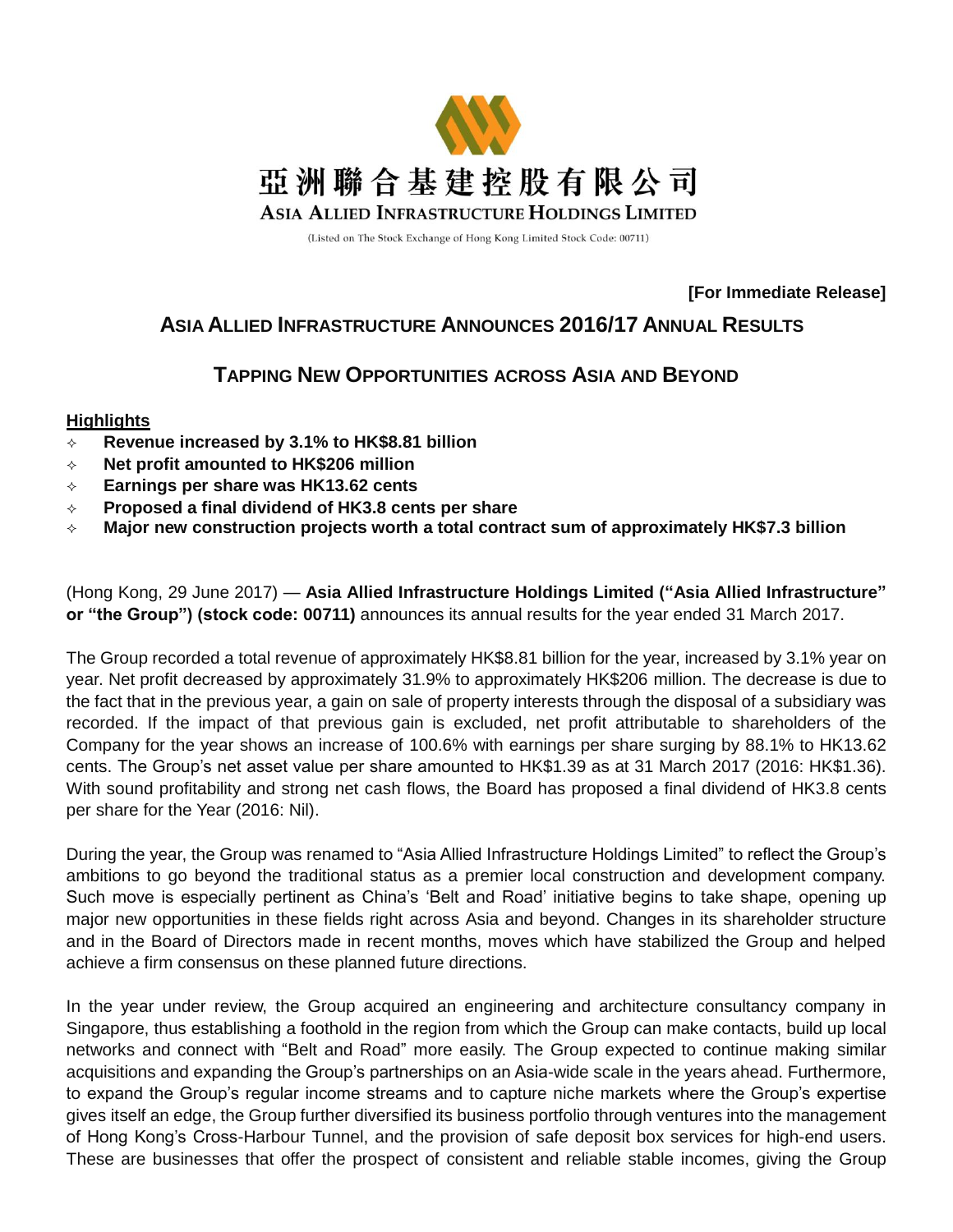**ASIA ALLIED INFRASTRUCTURE ANNOUNCES 2016/17 ANNUAL RESULTS**

29 June 2017, Page 2 of 4

greater control over its cash flows and a better ability to plan for expenditure or investment in the future.

**Mr. Dominic Pang, Chairman of Asia Allied Infrastructure**, said, "We have been actively exploring strategies for leveraging our deep local infrastructure experience in order to achieve more substantial regional growth and diversified business development. There is no doubt that our core Chun Wo construction business has more than proved itself as a front-runner on the Hong Kong scene, in terms of expertise, technology and experience. We are now at the stage of looking for ways of leveraging these unique skills in such a way as to capture wider opportunities."

## **Construction**

The Group's core construction segment, mainly operated under the well-established brand of "Chun Wo", performed steadily in the past year. The construction segment has continued its trend of expansion by achieving revenue growth for consecutive years. While attaining a satisfactory segmental profit of HK\$149 million, segmental revenue for the Year reached a record high of HK\$8.31 billion, representing a year-on-year increase of 3.0%. As at 31 March 2017, the total value of the Group's contracts on hand was HK\$31.26billion, of which HK\$13.81 billion remained in progress. These amounts represent a slight decrease of 1.3% and 0.9% respectively over last year's figures.

During the year, delays in funding approval for large-scale public works construction projects by Hong Kong Legislative Council continued to bring challenges to the local construction industry over the Year, although they also led to a decline in labour costs, which have traditionally been very high due to the imbalance between skilled labour and the number of projects underway. The private housing market, by contrast, remained relatively buoyant.

The total value of major new contracts secured by the Group during the Year was approximately HK\$7.3 billion, an increase of 23% as compared with the total value of approximately HK\$5.9 billion for the previous year. Major new projects secured included the contracts for Site Formation and Infrastructure Works for Development of the Anderson Road Quarry Site with a contract sum of HK\$2.66 billion, Construction of the Public Rental Housing Redevelopment at Pak Tin Estate Phases 7 and 8 with a contract sum of HK\$1.99 billion, Road and Drainage Works for Queen's Hill Development with a contract sum of HK\$428 million, and the Design and Construction of the Redevelopment of Kwai Chung Hospital (Phase 1) with a contract sum of HK\$370 million, and Construction of the Columbarium at Wo Hop Shek Cemetery – Phase 1 with a contract sum of HK\$669 million. Significant new building maintenance contracts awarded during the Year include two term contracts for Architectural Services Department of the Hong Kong government, which are worth HK\$800 million and HK\$714 million respectively.

A total of 28 projects were completed and delivered during the year. Among the most substantial of these were the Wan Chai Development Phase II: Central-Wan Chai Bypass at Hong Kong Convention and Exhibition Centre, the Proposed Development of Gleneagles Hong Kong Hospital at Nam Fung Path, Aberdeen Island, the MTR Kwun Tong Line Extension: Whampoa Station and refuge siding tunnel, and the Main Contract Works for the Retail Expansion of City of Dreams, Macau.

## **Property Development and Property Investment**

During the year, the Group's property development and investment segment recorded a profit of HK\$123 million (2015/16: HK\$195 million). The decrease in segmental profit for the Year was mainly due to the effect of the gain on sale of property interests recorded in the previous year as mentioned above.

In October 2016, the Group acquired a property located at No.128 Waterloo Road, Kowloon through tender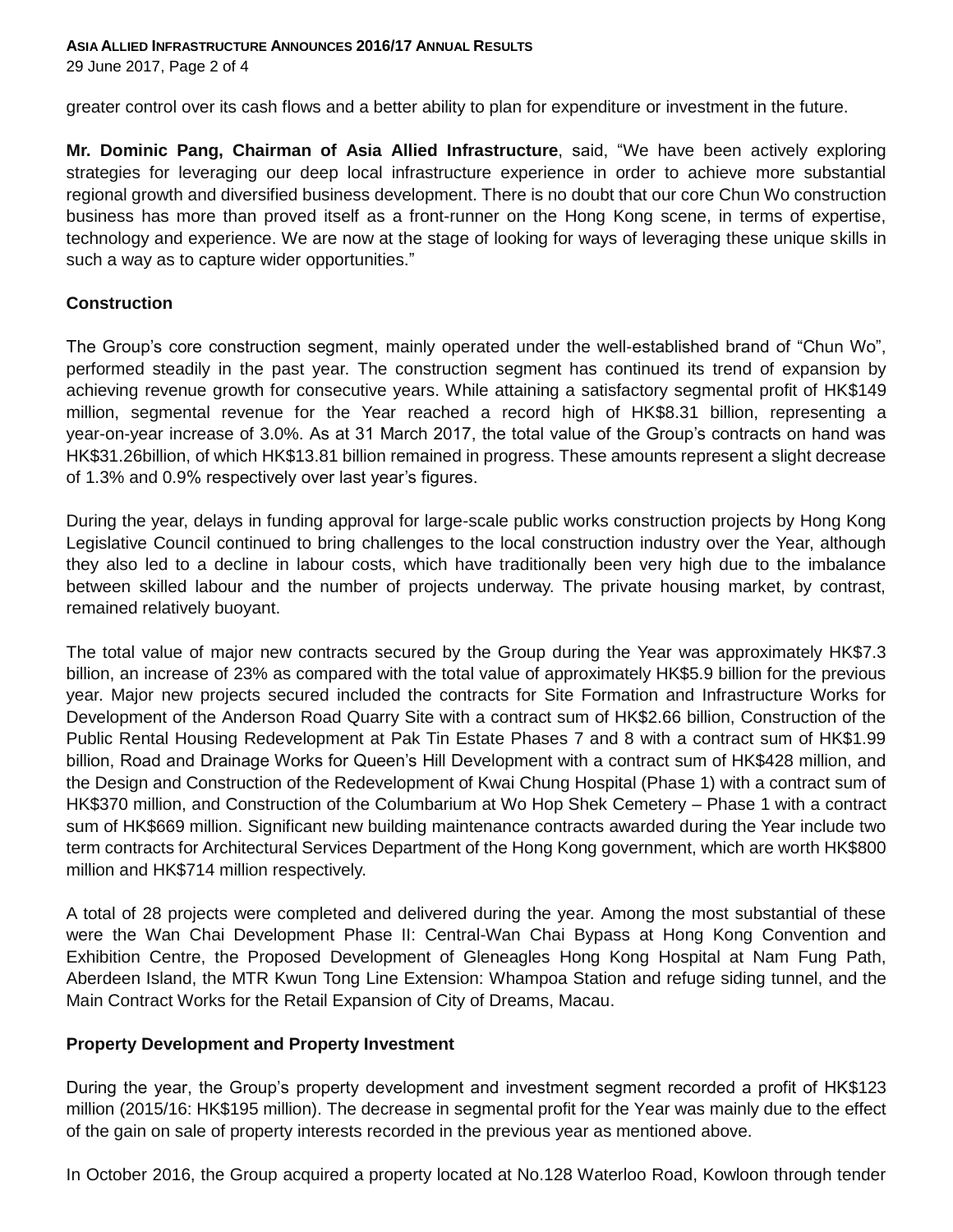### **ASIA ALLIED INFRASTRUCTURE ANNOUNCES 2016/17 ANNUAL RESULTS**

29 June 2017, Page 3 of 4

for a residential development project. The Group considers that the project is of great potential.

In addition, the Group's residential project known as "T PLUS" located at Tseng Choi Street, Tuen Mun progressed as scheduled. The entire project is scheduled for completion by the end of 2018, when it will offer a total gross floor area of approximately 148,000 sq. ft., inclusive of 356 residential units and a commercial floor area of approximately 38,000 sq. ft.. After the year-end, the Group entered into a provisional agreement with an independent third party, pursuant to which the Group has agreed to dispose of all its interests in the project.

On the other hand, the Group has commenced the early stages of development of the residential project located at Tung Chung Road, Lantau Island. A land exchange application is currently in progress, and construction work is expected to begin at the end of 2018.

## **Professional Business**

The Group's security and facility management segment under City Services Group Limited ("City Services") continued to prosper during the Year with a record-high segmental revenue of HK\$485 million, which represents year-on-year growth of 12.9%. City Services also achieved a strong profit performance, recording a segmental profit of HK\$16 million. Excluding the non-recurring expenses incurred for the proposed spin-off and separate listing of City Services on the Growth Enterprise Market of the Stock Exchange (the "Proposed Spin-off"), segmental profit grew by 25.6% as compared to the previous financial year. On the other hand, besides achieving a number of important contract renewals with major clients, City Services also attracted a number of new clients. New contracts secured include those for two properties of MTR Corporation Limited (Harbour Green and Grand Austin), North District Hospital, YOHO Mall I Extension, Two MacDonnell Road and Shatin Donor Centre of Hong Kong Red Cross Blood Transfusion Service. The Group also actively sought new business opportunities for providing venue security services for major local events, such as the Hong Kong Wine & Dine Festival, the Hong Kong Food Carnival and the Hong Kong Brands & Products Expo.

## **Other Business**

During the year, the Group has diversified its income streams by expanding the scope of its business activities. The Group secured a six-year management, operation and maintenance contract for Cross-Harbour Tunnel in Hong Kong, which commenced in November 2016. The contract for management of Hong Kong's busiest Cross-Harbour Tunnel presents an opportunity for the Group to showcase its capabilities in infrastructure management and gain valuable experience in this field.

On the other hand, the Group has also branched out into offering high-end safe deposit box rental services. Operation commenced in the first half of 2017, with the facilities occupying around 5,000 sq. ft. of space located close to Hong Kong's central business district. The facilities are designed to meet the needs of high-end corporate customers and offer 24-hour security services, the most advanced security system and European-manufactured safe deposit boxes.

## **Outlook & Prospects**

Looking forward, the Group envisions itself to gradually move beyond its current status to become a broader infrastructure and investment entity, operating on a wider geographical scale across the region in alliance with other significant market players.